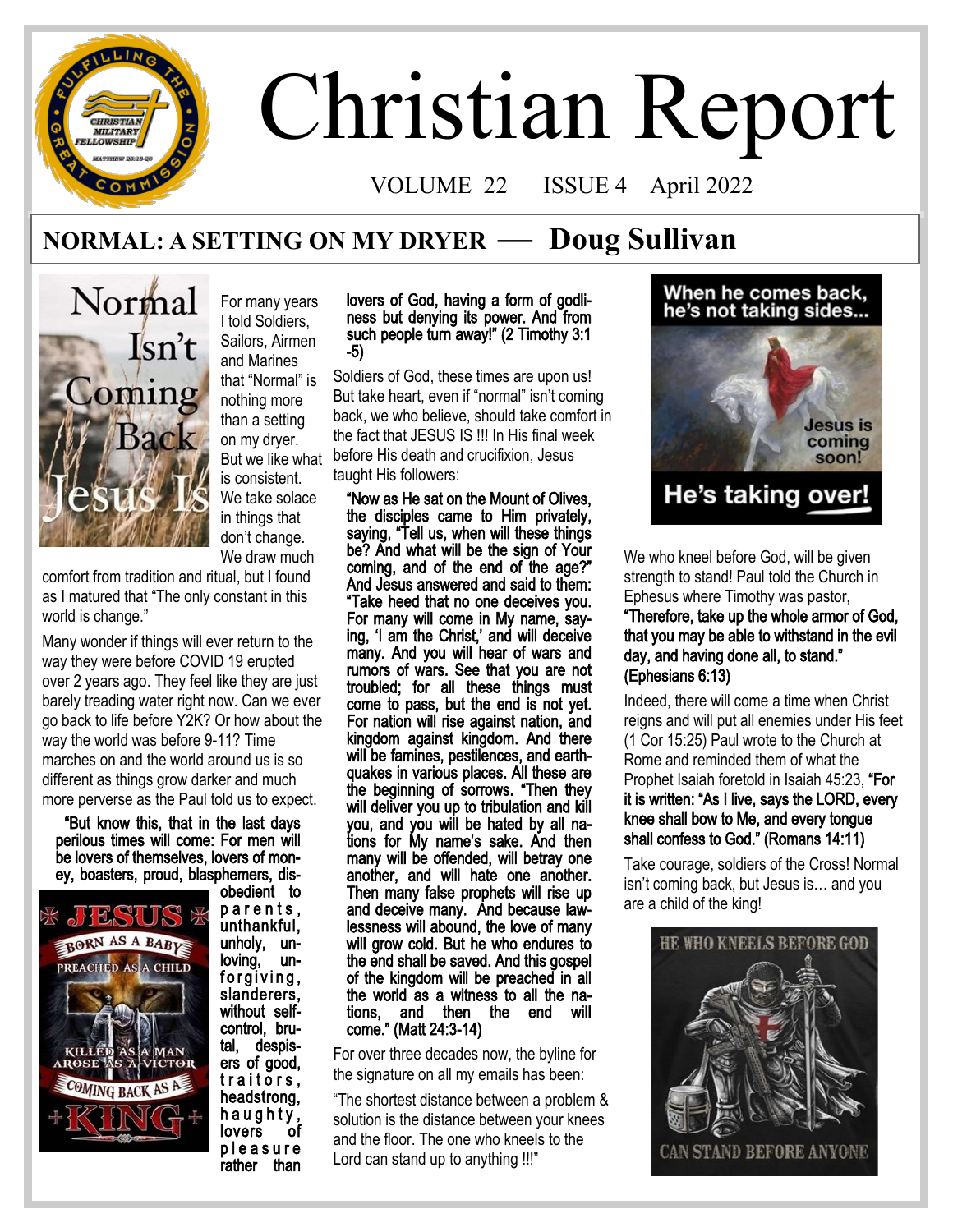## Page 2 **What ABOUT The Book of Revelation?**

I t was only a few months ago that a<br>
small Sunday morning adult Bible study<br>
at Provider Chapel, Ft. Carson, Colora-<br>
do began a study of the book of Revelation. t was only a few months ago that a small Sunday morning adult Bible study at Provider Chapel, Ft. Carson, Colora-Little did we know, or even suspect, that we could soon be on the brink of another major global conflict. We had been studying books of the New Testament for several years and it seemed to be an appropriate time to leave the writings of the Apostle Paul and explore an overview of the Revelation of Jesus Christ to the Apostle John.

To date (March 2022) we have learned quite a lot, although we have just begun to study the lesson discussing chapters 14—16, with much more yet to explore.

Did you know that the book of Revelation might be the only book of the Bible that actually provides its own outline? Speaking to John in the first chapter, Jesus told him:

#### "Therefore write the things which you have seen, and the things which are, and the things which will take place after these things." (Rev 1:19)

What follows is John's vision of the risen Christ, letters to seven churches that existed during John's lifetime (2:1—3:22), followed by a series of events that were yet to take place (4:1—22:21).

Did you know that there are several approaches to studying the "things yet to take place?"

### The Futurist Approach

The futurist approach to the book of Revelation regards the visions of chapters 4–22 as referring to events that lie in the future, events that will occur immediately prior to Christ's second coming and the end of history. This is the most popular approach, yet there are differing opinions of certain future events.

A strength of futurism is its recognition that the book of Revelation teaches continued, and even increased, suffering for the people of God before the end of history. Futurism also properly emphasizes that the ultimate triumph of Christ and His people will occur only at the second coming of Christ.

#### The Preterist Approach

Preterism, as its name implies (deriving from a Latin root for "past"), takes the opposite tack of futurism. In this approach, the book of Revelation primarily refers to events that



occurred in the past, either in the period prior to the destruction of the Jerusalem temple in 70 AD or in the early Christian centuries leading up to the destruction of the Roman Empire in the fifth century AD.

#### The Historicist Approach

The historicist approach reads the book of Revelation as a visionary symbolization of the sequence of events that will occur throughout the course of the history of the church, from Christ's first coming until His second coming. Historicist interpreters of the book typically read its visions as a presentation in chronological order of the most significant developments in the history of redemption.

#### The Idealist Approach

The idealist approach differs from the first three approaches in its reluctance to identify any particular historical events, institutions, or people with the visions of the book of Revelation. This approach views the visions of Revelation as a portrayal of the church's struggle throughout the entire period between the first and second comings of Christ.

We've also learned that there seem to be quite a few Bible scholars, from beginners to renowned theologians, who seem to have figured out all of the details of most of the events recorded in Revelation. As for our small Sunday morning class, we've decided to remain thoughtful concerning the details, but to focus on the major themes of Revelation, with which most commentators seem be in complete agreement!

God's sovereignty— God is sovereign. He is greater than any power in the universe. God is not to be compared with any leader, government, or religion. He controls history for the purpose of uniting true believers in loving fellowship with Him. Though Satan's power may temporarily increase, we are not to be led astray. God is all-powerful. He is in control. He will bring His true family safely into eternal life. Because He cares for us, we can trust Him with our very lives.

Christ's return— Christ came to earth as a "Lamb," the symbol of His perfect sacrifice for our sin. He will return as the triumphant "Lion," the rightful ruler and conqueror. He will defeat Satan, settle accounts with all those who reject Him, and bring His faithful people into eternity. Assurance of Christ's return gives suffering Christians the strength to endure. We can look forward to His return as King and Judge.

God's faithful people— John wrote to encourage the church to resist the demands to worship the Roman emperor. He warns all God's faithful people to be devoted only to Christ. Revelation identifies who the faithful people are and what they should be doing until Christ returns. You can take your place in the ranks of God's faithful people by believing in Christ. Victory is sure for those who resist temptation and make loyalty to Christ their top priority.

Judgment— One day God's anger toward sin will be fully and completely unleashed. Satan will be defeated with all of his agents. False religion will be destroyed. God will reward the faithful with eternal life, but all who refuse to believe in Him will face eternal punishment. Evil and injustice will not prevail forever. God's final judgment will put an end to these. We need to be certain of our commitment to Jesus if we want to escape this great final judgment. No one who rejects Christ will escape God's punishment.

Hope— One day God will create a new heaven and a new earth. All believers will live with Him forever in perfect peace and security. Those who have already died will be raised to life. These promises for the future bring hope. Our great hope is that what Christ promises will come true. When we have confidence in our final destination, we can follow Christ with unwavering dedication no matter what we must face. We can be encouraged by hoping in Christ's return.

Online Source: [Theopedia.com](https://www.theopedia.com/?msclkid=d666c239a24411ec91fa324514adc51d)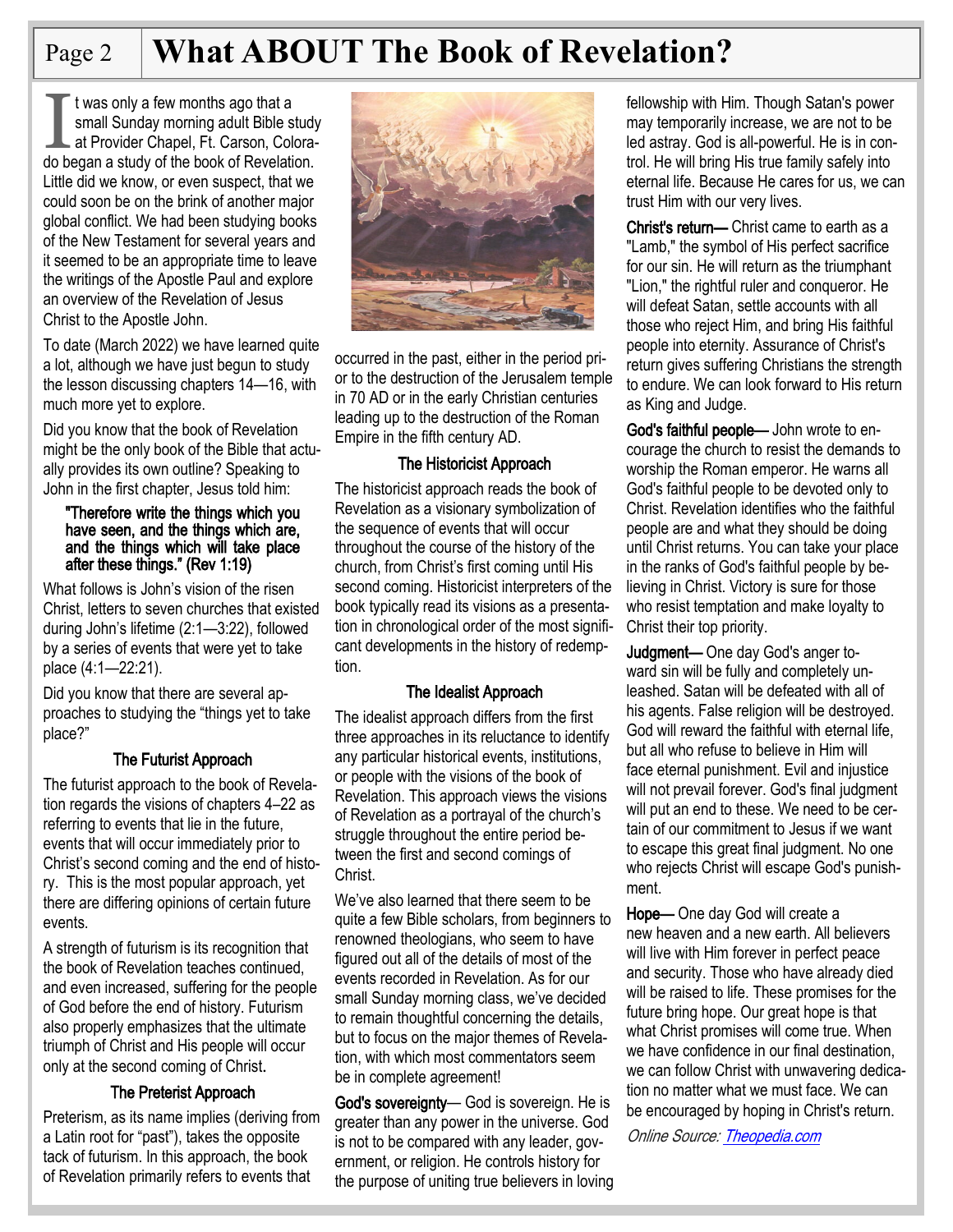## **Leaning on Jesus! — Doug Sullivan** Page 3

pastor of a small rural churc<br>in Texas would occasionally<br>call on an old farmer in his<br>congregation to pray, and every time pastor of a small rural church in Texas would occasionally call on an old farmer in his this brother would pray, he would end his prayer with the strangest phrase, "And, oh Lord, prop us up on our leaning side."

Finally, the pastor pulled him aside, and he said, "I love how you pray, but I don't understand how you end your prayer. What are you talking about – prop us up on our leaning side?"

| eaning on the Everlasting Arms                                                                                                                                                                                                                          |
|---------------------------------------------------------------------------------------------------------------------------------------------------------------------------------------------------------------------------------------------------------|
| A. HOFFMAN<br>A. J. SHOWALTER                                                                                                                                                                                                                           |
| 1. What a fel-low-ship, what a joy di-vine, Leaning on the ev-er-last-ing arms; 2. Oh, how sweet to walk in this pilgrim way, Leaning on the ev-er-last-ing arms;<br>3. What have I to dread, what have I to fear, Leaning on the ev-er-last-ing arms?  |
|                                                                                                                                                                                                                                                         |
|                                                                                                                                                                                                                                                         |
| What a bless-ed-ness, what a peace is mine, Leaning on the ev-er-last-ing arms.<br>Oh, how bright the path grows from day today, Leaning on the ev-er-last-ing arms.<br>have bless-edpeace with my Lordsonear, Leaning on the ev-er-last-ing arms.<br>I |
|                                                                                                                                                                                                                                                         |
| <b>REFRAIN</b>                                                                                                                                                                                                                                          |
| ing.<br>Safe and se-cure from all a-larms:<br>Lean<br>lean<br>ing.<br>$\overline{\phantom{a}}$<br>Lean-ing on Je - sus, lean-ing on Je - sus,                                                                                                           |
|                                                                                                                                                                                                                                                         |
| Lean-ing on the ev-er-last-ing arms.<br>ing,<br>lean<br>ing.<br>Lean<br>$\overline{a}$                                                                                                                                                                  |
| Lean-ing on Je - sus, lean-ing on Je - sus,                                                                                                                                                                                                             |
|                                                                                                                                                                                                                                                         |

The old man responded, "Well, Pastor, I'm a just a farmer. I live out on my farm in the country. I've got a real old barn. It's been there a long time. It's been through a lot of weather, and a lot of storms, and a lot of bugs and termites have eaten at it."

He said, "I got to looking at it one day when I was plowing on my tractor, and I noticed that it was leaning to one side. So, I thought to myself, oh no! The barn is leaning, and it's just a matter of time before the whole thing falls. He continued, "So, you know what I did? I went and got some big beams, and I propped it up on its leaning side." He said, "It still leans bad, and probably always will. But I propped it up on its leaning side. And it's not going to fall now, because I propped it up on its leaning side. It's leaning against something stronger than itself!

And I also got to thinking some more later when I was riding on my tractor again, about the kind of year I've had, and some of the storms I've been through, and some of the people that are bugging me, and eating away at my joy and eating away at my spirit. And I just started to think, you know, I'm still here! I'm still standing after all that stuff

I've been through. The storms, and the howling winds – they couldn't topple me because I've been leaning on Jesus! I'm still standing by the grace of God."

He concluded, "From time to time, I still find myself leaning… toward old desires, leaning toward anger, leaning toward becoming bitter or hateful at the people who are bugging me, or leaning toward going back to the old habits and the old life I used to have. And when I feel myself start to lean toward those things, I just remember that I'm supposed to lean on Jesus! Then I think about my old barn, and I pray out loud - "Lord, thank you for propping me up on my leaning side."



Everything that a man leans upon but God. will be a dart that will certainly pierce his heart through and through. He who leans only upon Christ. lives the highest. choicest. safest. and sweetest life. - Thomas Brooks -

#### CHRISTIAN MILITARY FELLOWSHIP

An Indigenous Ministry • Discipleship • Prayer • Community • Support Encouraging Men and Women in the United States Armed Forces, and their families, to love and serve the Lord Jesus Christ.

We are pleased to announce that MinistryWatch has listed CMF as one of their "Shining Light" Ministries. To become a MinistryWatch "Shining Light," a ministry must have earned a 5-star rating on MinistryWatch's 5-star financial efficiency scale. Further, those ministries on this list have a Transparency Grade of "A." That's MinistryWatch's highest transparency grade. Out of 700 ministries, only 13 meet these strict criteria.

https://ministrywatch.com/ministrywatchs-annual-list-of-shining-light-ministries/

**Mailing Address**: PO Box 449 Veradale, WA 99037-0449 (800)798-7875 (303)761-1959 https://www.CMFHQ.ORG office@CMFHQ.org

 $\bar{y}$  e are members of the Evangelical Council for Financial Accountability and Christian Service Charities in order to maintain the highest standards of excellence and accountability.